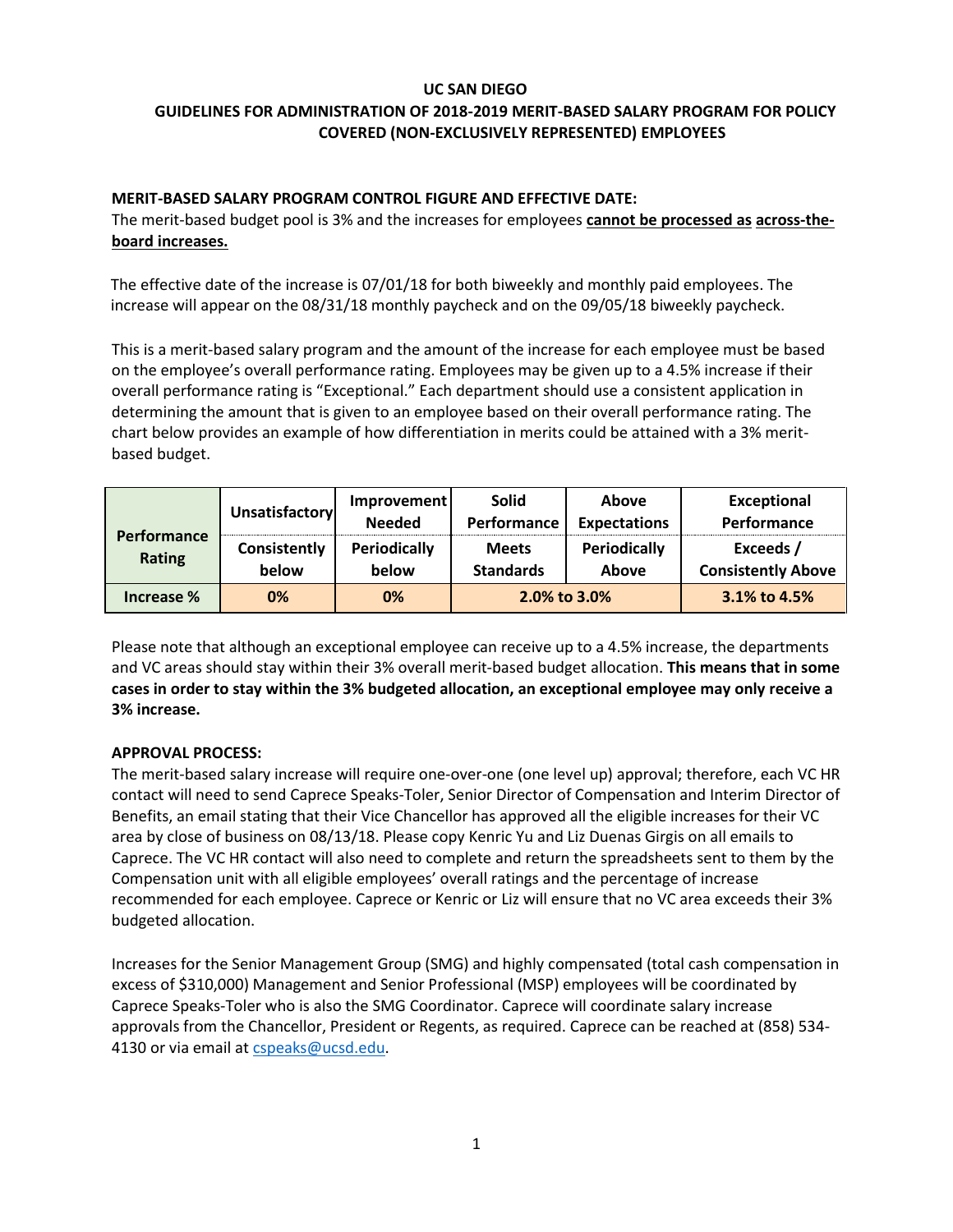### **ELIGIBILITY ‐ (INCLUSIONS):**

To be eligible for the merit‐based increase, non‐represented employees (SMG, MSP and PSS) must have been hired on or before 01/03/18 into a career or contract position with an appointment at 50% or more for at least a year. Contracts should be amended via the addendum process to reflect the new rate. Employees' most recent performance rating must be satisfactory/solid or better.

**In cases where an employee does not receive a performance appraisal, the overall performance rating on the most recent performance appraisal will be used. In cases where employees who were hired on or before 01/03/18, and would otherwise be non-probationary, but did not receive a performance appraisal by the deadline, they will receive an overall rating of "Solid". Supervisors who did not complete performance appraisals by the 06/15/18 deadline are not eligible to receive a merit‐based increase this year.**

Employees who transfer from another department or another UC location are eligible if they would otherwise qualify prior to transferring.

Employees who received a salary increase during the past 12 months are eligible.

### **INELIGIBILITY ‐ (EXCLUSIONS):**

The following employees are excluded and are not eligible for the merit‐based increase:

- a) Per diems, students, floaters and non-represented employees on limited or casual restricted appointments
- b) Non‐represented employees hired after 01/03/18
- c) Probationary employees
- d) Employees who separate before the pay date (payroll compute)
- e) Supervisors who did not complete their staff performance appraisals by 06/15/18

### **EMPLOYEES AT OR CLOSE TO THE MAXIMUM OF THE SALARY RANGE:**

No lump sum payments will be paid in lieu of the merit-based increase this year. Employees who are at or close to the maximum of the salary range will receive their full merit-based increase, as long as; they are otherwise eligible, even if it takes them over the maximum of the salary range. Please note that we have been informed by UCOP that we cannot adjust our salary ranges at this time.

### **COMMON ELIGIBILITY QUESTIONS:**

The following are common eligibility questions:

- a) Are employees who were represented by a union prior to January  $1<sup>st</sup>$  (monthly paid employees) or January 3<sup>rd</sup> (bi-weekly paid employees), and then became non-represented prior to July 1<sup>st</sup> eligible for the merit-based increase? **Yes, if they would otherwise qualify.**
- b) Does a department have discretion to add an additional equity increase to the salary increase amount that an employee would receive based on their overall performance rating, if they are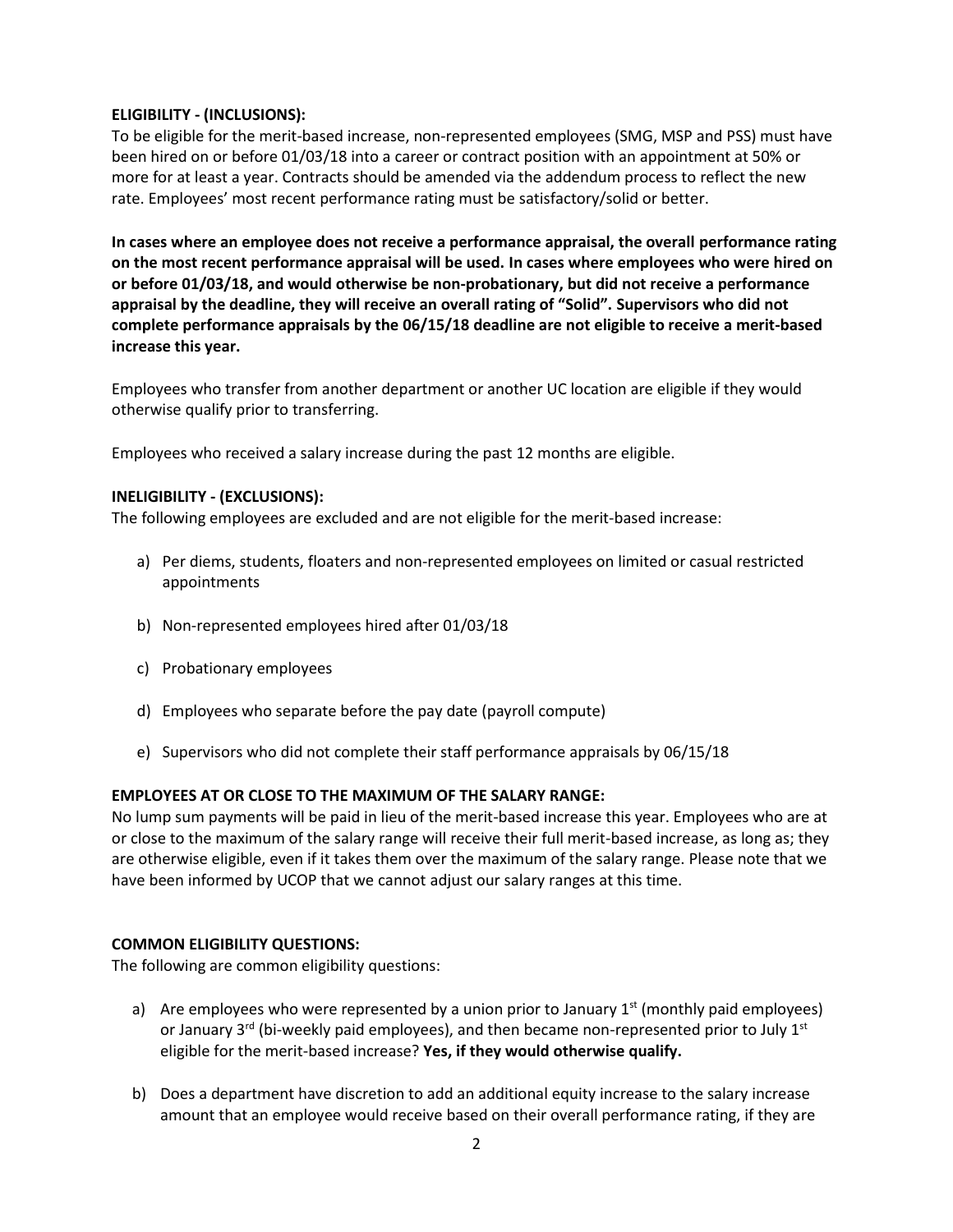willing and able to fund it? **No, there is no additional allocation for an equity increase pool on top of the 3% merit‐based budgeted allocation. An equity increase can be given as usual if it is processed outside of this merit‐based salary program.**

- c) Are employees who transfer from another UC campus eligible for the merit‐based salary increase? **Yes, if they have successfully completed their probationary period at the other UC campus and are otherwise eligible.**
- d) Does time worked in a limited appointment count toward the probationary period? **Up to 1,000 hours on pay status (excluding overtime and on‐call) in a limited appointment may be credited towards completion of the probationary period, if it is in the same position with the same supervisor immediately preceding the career appointment**.
- e) Does time served in an academic appointment prior to being hired into a career staff appointment count towards the probationary period? **No, when an employee is hired or transfers from an academic to a career non-MSP staff appointment, they must serve a six‐ month probationary period.**
- f) Will the current salary range maximums for non‐represented employees be increased? **No, we have been informed by UCOP that we cannot make any changes to our salary ranges at this time.**
- g) Are employees at the maximum or above the maximum of their salary range eligible for the increase? **Yes, if they would otherwise qualify.**
- h) Are employees who have retired or separated prior to the salary program announcement, who were active employees on the effective date eligible for the merit‐based increase? **No, employees who retired or separated are not eligible for the increase.**
- i) Are employees who separate before the pay date eligible for the increases? **It depends on their separation date and/or if the biweekly or monthly compute has been processed. If the compute has already taken place, then they will receive the increase. If the compute has not taken place, then they will not receive the increase.**
- j) Will the departments be able to use the 3% budgeted allocation for employees whose overall performance rating is "Unsatisfactory" or "Improvement Needed"? **Yes, the department can use the 3% budgeted allocation for other employees who received an overall rating of Exceptional, Above Expectations or Satisfactory. However, there must be a consistent application used for employees whose overall performance rating is the same.**
- k) Is the merit pool based on the home department code, cost center/index, or total VC area? **The 3% merit‐based pool is based on all the eligible current employees within a home department code and their corresponding annual salaries multiplied by 3%.**
- l) What happens if an employee does not have a performance evaluation on file? **It is expected that all employees have a current performance appraisal and that it was presented by June 15th . However, in cases where a supervisor did not prepare and/or present an appraisal within the allocated timeframe, the overall rating from the most recent performance appraisal will be used. In cases where employees who were hired prior to January 3rd and who would otherwise**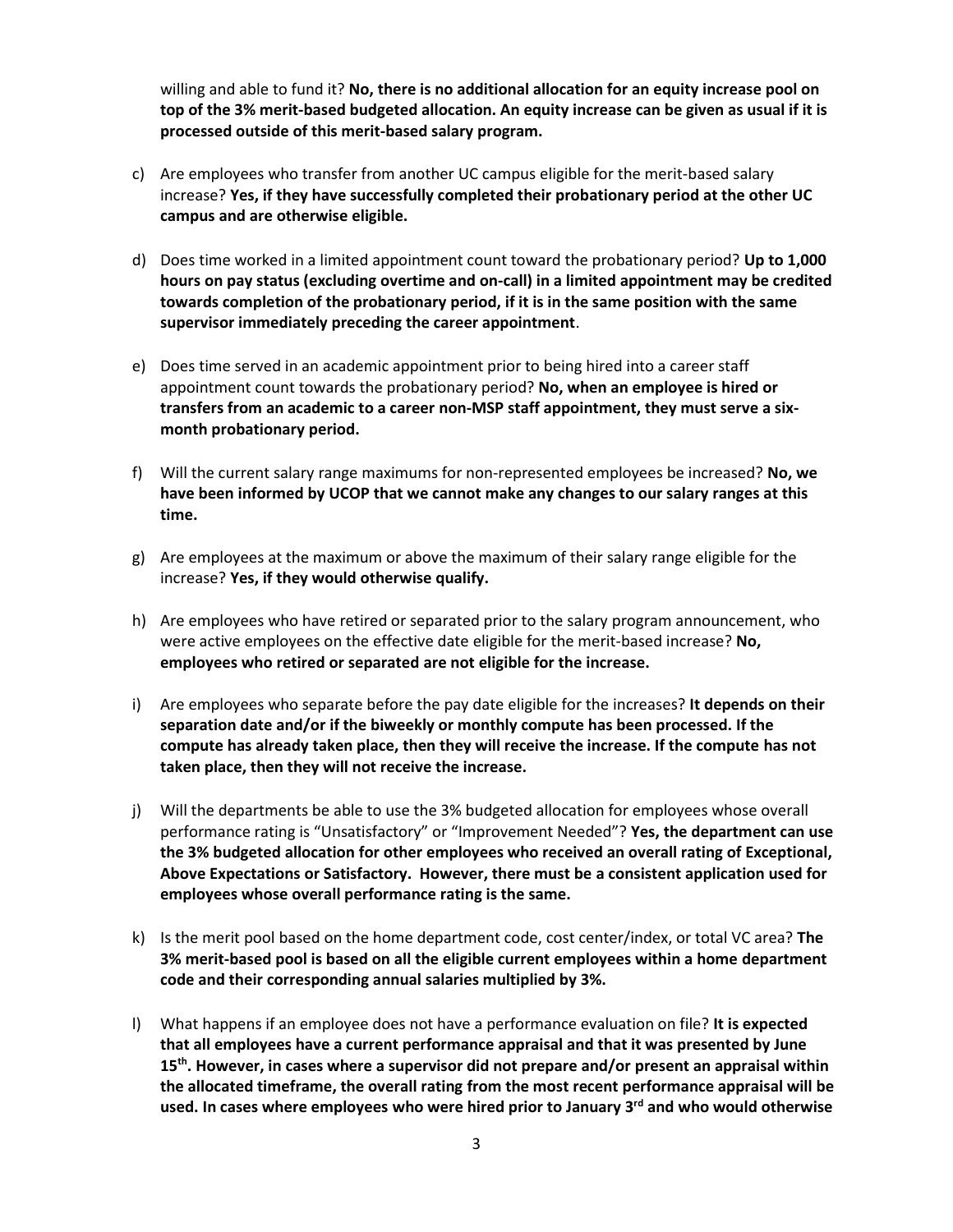**be non-probationary, but did not receive a performance appraisal by the deadline, they will receive an overall rating of "Solid". Supervisors who have any outstanding performance appraisals after the deadline are not eligible to receive a merit-based increase this year. No exceptions will be allowed, even if a performance appraisal is prepared and presented after the deadline.**

- m) SMG performance evaluations are on a different cycle and are due at the end of August. How will this be handled? **Caprece Speaks-Toler, SMG Coordinator, will obtain the percentage increase approvals from the President, Regents' and Chancellor and ensure that the information is entered into our Payroll and Personnel System (PPS).**
- n) Since MSP Staff Physicians are contract employees and do not have formal performance evaluations, is it safe to assume a 3% increase on base salary across the board for this population? **No. When a contract is extended, it implies that MSP Staff Physicians' overall performance was at least "Solid". Any deviation on how much of an increase is given upon the renewal of their contract should be discussed between Chancellor Khosla and VC Brenner.**
- o) If a MSP Staff Physician was hired on or before the eligibility date and have had previous appointments at greater than 50% with no break in service, but their most current appointment is less than 50%, are they eligible for the increase? In other words, should we base their eligibility on their most recent appointment? **Yes. A MSP Staff Physician is eligible ONLY if they have a current career or contract appointment at 50% or more for a least a year.**
- p) We are treating MSP Staff Physicians the same as faculty when it comes to base increases, the negotiated total salary is maintained unless they are getting base salary only. If departments have already negotiated a salary as of 7/1 and have indicated that the 3% increase was factored into the negotiated salary, do we need to readjust the base salary further? **Yes. Since the contracts are renewed effective 7/1 and the local guidelines will be posted after that date, there should be documentation as to the performance that would determine the percentage of increase. Any deviation on how much of an increase is given upon the renewal of their contract, should be discussed between Chancellor Khosla and VC Brenner.**

### **PROBATIONARY PERIOD:**

Please see PPSM 22 Probationary Period for more information on probationary requirements for policy covered career staff employees. If you have questions regarding the probationary status of an employee Campus employees should contact Employee Relations at (858) 534‐4115. Health employees should call 619-543-3200 or submit a case on the website (hhr.ucsd.edu).

### **BUDGETS:**

Budgets and the corresponding spending targets for each department are calculated based on the salaries of the eligible employees, not the permanent budget base. The Campus Budget Office will coordinate the 3% merit‐based budget allocation funding for employees paid on core funds who are eligible for the increase. Departments are responsible for funding increases for employees who are not paid on core funds. Contact the Campus Budget Office at (858) 534-7270 or (858) 534‐3481 if you have additional questions regarding the funding departments are to receive.

#### **PERFORMANCE APPRAISALS:**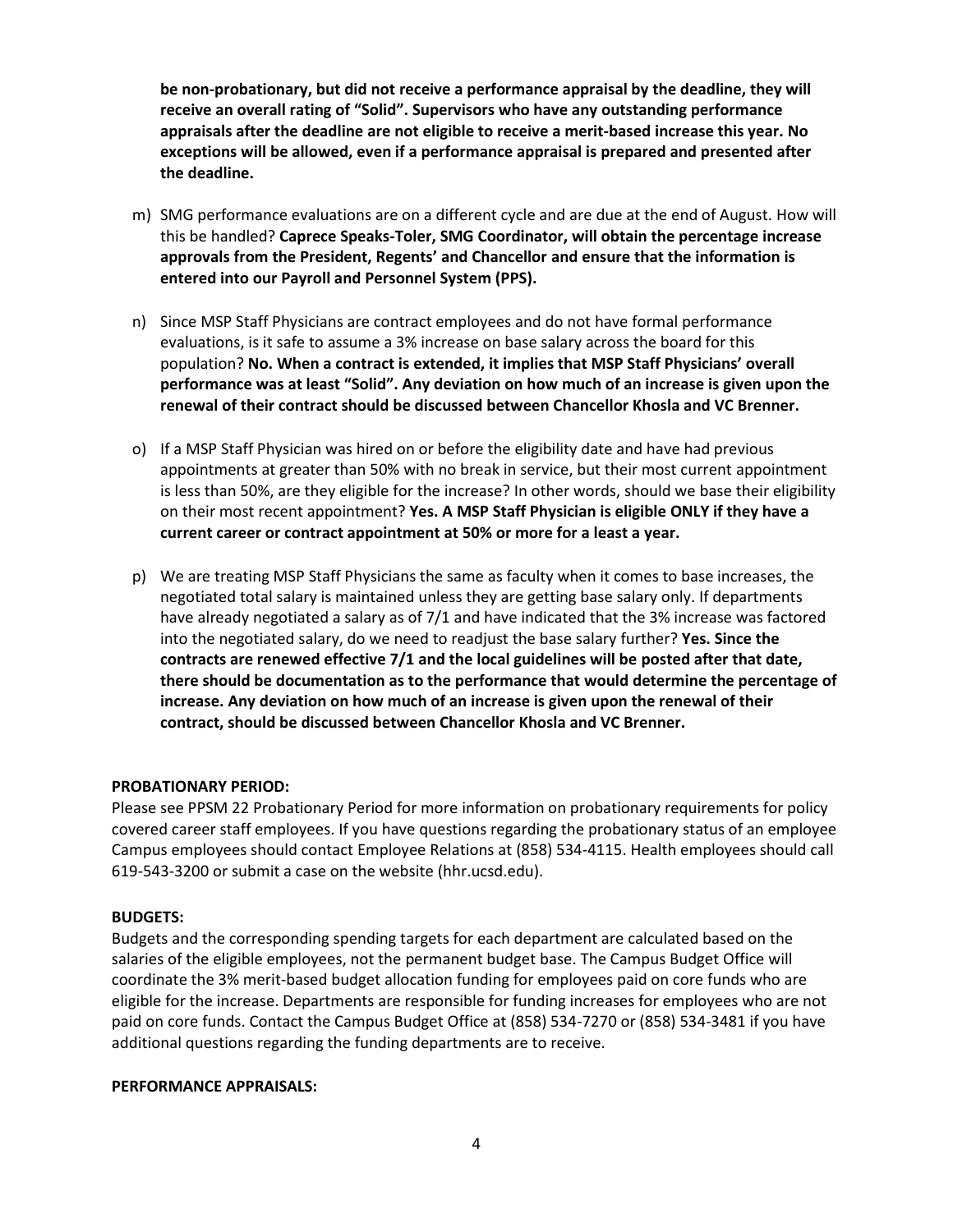The performance appraisal is intended as a means of measuring and enhancing individual, team, and institutional performance, fostering professional development and career growth, aiding in the determination of merit increases; and meeting the internal and external demands for documentation of individual performance. An individual whose performance rating is "Unsatisfactory" or "Needs Improvement" may not receive the merit‐based salary increase. Departments will need to send HR the names of employees whose performance rating is "Unsatisfactory" or "Needs Improvement" by the close of business on 08/13/18.

### **AMOUNT OF INCREASE:**

The total amount of the salary increases for employees in a department may not exceed the 3% budgeted allocation pool per department and/or VC area.

#### **WEB MERIT:**

We are using our local Web Merit system to process the merit-based salary increases. Web Merit is web-based application that enables authorized users to recommend increases for eligible employees and/or enables HR to set the eligibility criteria to include and exclude employees based on pre‐set eligibility criteria. HR will define and set the eligibility criteria in Web Merit.

Departments will need to send HR the names of employees whose performance rating is "Unsatisfactory" or "Needs Improvement" by close of business on 08/13/18. HR will delete these ineligible employees from the Web Merit roster prior to uploading the new rates into our Payroll Personnel System (PPS). Web Merit will be programmed to allow up to a 4.5% increase for eligible employees. HR will enter all performance ratings and salary increase percentages into Web Merit. Therefore, there is no need to open up Web Merit to departments for entry of performance or salary information.

#### **WEB MERIT TIMELINE:**

- a) Morning of July 30th: Web Merit will be loaded with PPS data. Please note that the PPS freeze will begin August 1<sup>st</sup> and will end on August 24<sup>th</sup>.
- b) Evening of August  $1^{st}$  thru August  $3^{rd}$ : HR will send out the Web Merit spreadsheets to VC offices for completion. Departments will need to list the performance appraisal date, overall rating and percentage of increase for all eligible employees.
- c) Evening of August 13th: Completed Web Merit spreadsheets due back to HR by close of business.
- d) Morning of August 21st: Web Merit will be opened for final HR review. HR will delete employees with "Unsatisfactory" or "Needs Improvement" and any other exclusions from Web Merit.
- e) Evening of August 21st: Web Merit is set to the "Final Ready" status by HR.
- f) Evening of August 22nd: PPS update. UCOP will process transactions created from Web Merit in an EDB file maintenance. New rates appear in PPS.
- g) Morning of August 23rd: HR audits the PPS update and checks to ensure that the new rates were processed accurately in PPS.

#### **DEPARTMENT ROSTERS**: